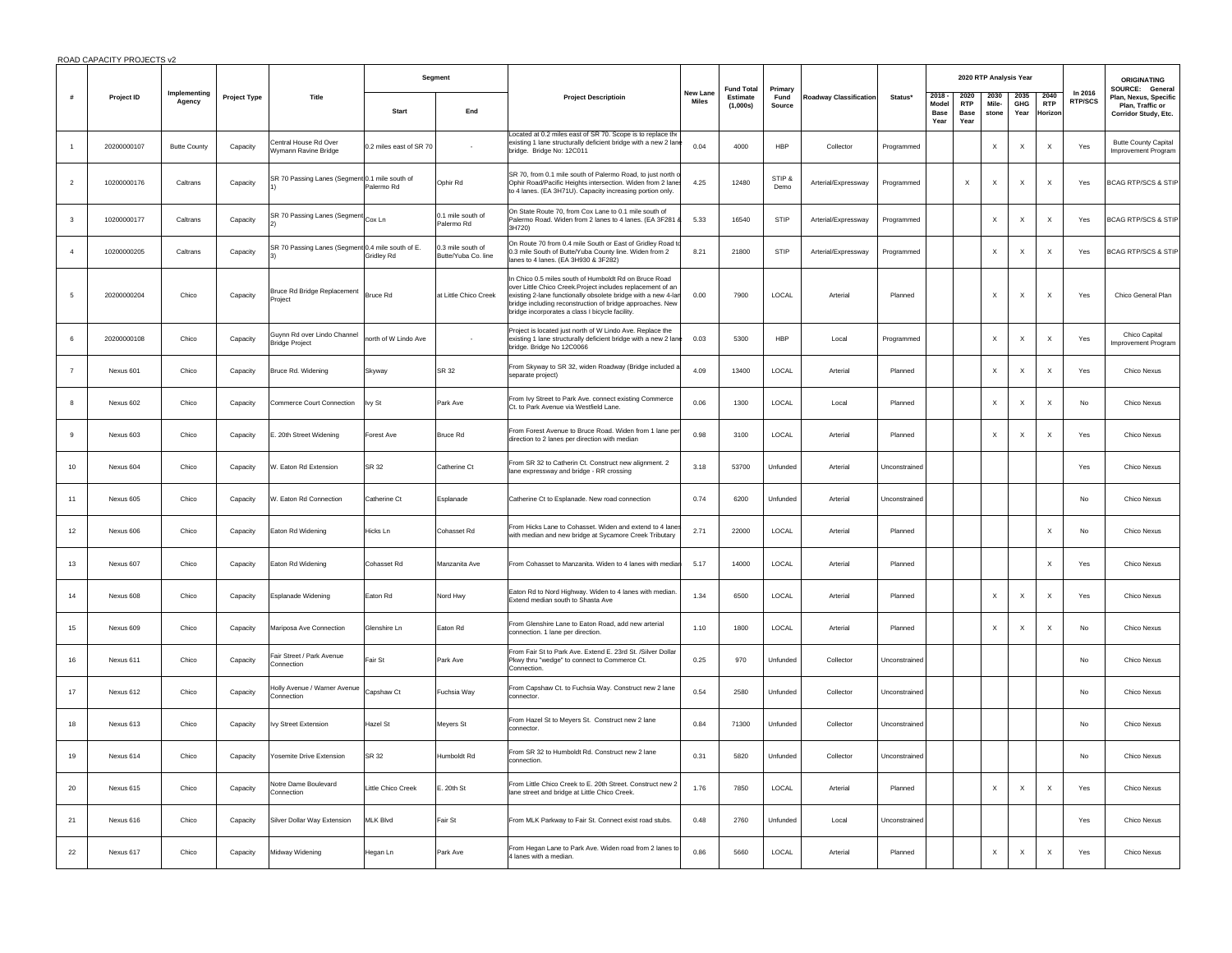|    |                               |                        |                     |                                                            |                     | Segment           |                                                                                                                                      |                                 | <b>Fund Total</b>    | Primary        |                        |                                |                                     |                                           | 2020 RTP Analysis Year    |                           |                               |                           | <b>ORIGINATING</b><br>SOURCE: General                             |
|----|-------------------------------|------------------------|---------------------|------------------------------------------------------------|---------------------|-------------------|--------------------------------------------------------------------------------------------------------------------------------------|---------------------------------|----------------------|----------------|------------------------|--------------------------------|-------------------------------------|-------------------------------------------|---------------------------|---------------------------|-------------------------------|---------------------------|-------------------------------------------------------------------|
| #  | Project ID                    | Implementing<br>Agency | <b>Project Type</b> | Title                                                      | Start               | End               | <b>Project Descriptioin</b>                                                                                                          | <b>New Lane</b><br><b>Miles</b> | Estimate<br>(1,000s) | Fund<br>Source | Roadway Classification | Status*                        | 2018<br>Mode<br><b>Base</b><br>Year | 2020<br><b>RTP</b><br><b>Base</b><br>Year | 2030<br>Mile-<br>stone    | 2035<br>GHG<br>Year       | 2040<br><b>RTP</b><br>Horizon | In 2016<br><b>RTP/SCS</b> | Plan, Nexus, Specific<br>Plan, Traffic or<br>Corridor Study, Etc. |
| 23 | Nexus 635                     | Chico                  | Capacity            | West Park Extension                                        | Midway              | Otterson Dr       | Extension from Midway to Otterson Dr (Bridge at creek)                                                                               | 0.91                            | 9390                 | Unfunded       | Collector              | Unconstrained                  |                                     |                                           |                           |                           |                               | No                        | Chico Nexus                                                       |
| 24 | Nexus 701                     | Chico                  | Capacity            | SR 99 Auxilary Lanes (Segment Skyway I/C                   |                     | E. 20th St I/C    | From Skyway to E. 20th Street. Construct auxiliary lanes to<br>the outside.                                                          | 1.12                            | 11500                | STIP           | Freeway                | Planned                        |                                     |                                           |                           | X                         | $\boldsymbol{\mathsf{x}}$     | Yes                       | Chico Nexus                                                       |
| 25 | Nexus 702                     | Chico                  | Capacity            | SR 99 Auxiliary Lanes (Segment E. 20th St I/C              |                     | SR 32 I/C         | E. 20th to SR 32. Construct auxiliary lanes to the outside.<br>CP 18057.                                                             | 1.56                            | 11000                | STIP           | Freeway                | Planned                        |                                     |                                           |                           | X                         | $\boldsymbol{\mathsf{X}}$     | Yes                       | Chico Nexus                                                       |
| 26 | Nexus 703                     | Chico                  | Capacity            | SR 99 Auxiliary Lanes (Segment E. 1st Ave I/C              |                     | Cohasset Rd I/C   | E. 1st to Cohasset Rd. Construct auxiliary lanes to the<br>outside.                                                                  | 2.17                            | 20000                | Unfunded       | Freeway                | Unconstrained                  |                                     |                                           |                           |                           |                               | No                        | Chico Nexus                                                       |
| 27 | Nexus 706                     | Chico                  | Capacity            | SR 32 Widening (Segment 3)                                 | El Monte Ave        | <b>Bruce Rd</b>   | From El Monte to Bruce Rd. Widen from 2 to 4 lanes.                                                                                  | 0.89                            | 2000                 | LOCAL          | Arterial               | Planned                        |                                     |                                           | $\boldsymbol{\mathsf{X}}$ | $\boldsymbol{\mathsf{x}}$ | $\boldsymbol{\mathsf{X}}$     | Yes                       | Chico Nexus                                                       |
| 28 | Nexus 707                     | Chico                  | Capacity            | SR 32 Widening (Segment 4)                                 | <b>Bruce Rd</b>     | Yosemite Dr       | From Bruce Rd to Yosemite, Widen from 2 to 4 lanes with<br>signal at Yosemite.                                                       | 1.32                            | 4000                 | LOCAL          | Arterial               | Planned                        |                                     |                                           |                           | $\boldsymbol{\mathsf{x}}$ | $\boldsymbol{\mathsf{x}}$     | Yes                       | Chico Nexus                                                       |
| 29 | Nexus 710                     | Chico                  | Capacity            | SR 99 / Eaton Rd Interchange                               | Esplanade           | Hicks Ln          | Widen overpass structure (2 to 4 lanes) and ramps,<br>construct dual lane roundabouts.                                               | 0.97                            | 22000                | LOCAL          | Arterial               | Planned                        |                                     |                                           | $\boldsymbol{\mathsf{X}}$ | X                         | $\boldsymbol{\mathsf{X}}$     | Yes                       | Chico Nexus                                                       |
| 30 | Nexus 711                     | Chico                  | Capacity            | SR 99 / Cohasset Road<br>Interchange                       | SR 99 @ Cohasset Rd |                   | Construct Southbound direct on-ramp.                                                                                                 | 0.12                            | 11000                | LOCAL          | Freeway                | Planned                        |                                     |                                           |                           | X                         | $\boldsymbol{\mathsf{x}}$     | No                        | Chico Nexus                                                       |
| 31 | Nexus 717                     | Chico                  | Capacity            | SR 99 at Southgate complex<br>I/C and connector roads)     | SR 99 @ Southgate   | ٠                 | I/C and connector roads (Player, Fair Street, Midway<br>Connection, Notre Dame, Speedway, West Southgate, East<br>Southgate, Midway) | 8.00                            | 4000                 | LOCAL          | Arterial               | Project<br>Development<br>Only |                                     |                                           |                           |                           |                               | Yes                       | Chico Nexus                                                       |
| 32 | CH-CAPACITY-LOCAL<br>2020-1   | Chico                  | Capacity            | Cohasset Road Widening<br>Airport Blvd to Eaton Rd)        | Eaton Rd            | Airport Blvd      | Widen Cohasset Road (2 to 4 lanes) from Eaton Rd to<br>Airport Blvd.                                                                 | 3.61                            |                      | LOCAL          | Arterial               | Planned                        |                                     |                                           | $\boldsymbol{\mathsf{X}}$ | X                         | $\boldsymbol{\mathsf{x}}$     | Yes                       | Chico                                                             |
| 33 | CH-CAPACITY-LOCAL-<br>2020-2  | Chico                  | Capacity            | MLK Blvd Widening (E. Park<br>Ave to E. 20th St)           | E. Park Ave         | E. 20th St        | Widen MLK Blvd (2 to 4 lanes) from Park Ave to E. 20th St.                                                                           | 1.62                            |                      | LOCAL          | Collector              | Planned                        |                                     |                                           | $\boldsymbol{\mathsf{x}}$ | X                         | $\boldsymbol{\mathsf{X}}$     | Yes                       | Chico                                                             |
| 34 | ORO-CAPACITY-<br>LOCAL-2020-1 | Oroville               | Capacity            | Olive Highway Widening (Oro-<br>Dam Blvd to Foothill Blvd) | Oro-Dam Blvd        | Foothill Blvd     | Widen Olive Hwy from 2 to 3 lanes from Oro-Dam Blvd to<br>Foothill Blvd. Additional lane will be added to eastbound<br>travel.       | 0.90                            | 3000                 | LOCAL          | Arterial               | Planned                        |                                     |                                           |                           |                           | $\boldsymbol{\mathsf{x}}$     | Yes                       | SR 162 Corridor Plan                                              |
| 35 | AR-CAPACITY-LOCAL<br>2020-1   | Paradise               | Capacity            | Neal Road Widening -<br><b>Emergency Evacuation Route</b>  | Skyway              | SR 99             | Widen Neal Road (2 to 4 lanes) to facilitate emergency<br>evacuation. Provides a critical alternative to SR 191 and<br>Skyway.       | 16.80                           | 20000                | Unfunded       | Arterial               | Unconstrained                  |                                     |                                           |                           |                           |                               | No                        | Paradise Vision Plan                                              |
| 36 | AR-CAPACITY-LOCAL<br>2020-2   | Paradise               | Capacity            | Upper Skyway Widening                                      | <b>Bille Rd</b>     | Pentz Rd          | Widen Skyway to facilitate emergency evacuation.                                                                                     | 5.46                            | 30000                | Unfunded       | Arterial               | Unconstrained                  |                                     |                                           |                           |                           |                               | No                        | Paradise Vision Plan                                              |
| 37 | PAR-CAPACITY-LOCAL<br>2020-3  | Paradise               | Capacity            | Roe Road Extension to SR 191 Roe Rd end                    |                     | Clark Rd (SR 191) | Extend Roe Road to SR 191 to faciliate emergency<br>evacations.                                                                      | 1.02                            | 5000                 | Unfunded       | Collector              | Unconstrained                  |                                     |                                           |                           |                           |                               | No                        | Paradise Vision Plan                                              |

STATUS FIELD:<br><u>Programmed</u> (constrained) – all FTIP projects<br>Planned (constrained) – all projects which could reasonably be assumed funded, via BCAG or locally, by the year 2040

P<u>iodecoment Only</u> construction project that are antipated to begin early stages of development induding project planning, design, preliminary engineering, environmental destance, and ROW acquisition by 2040. These project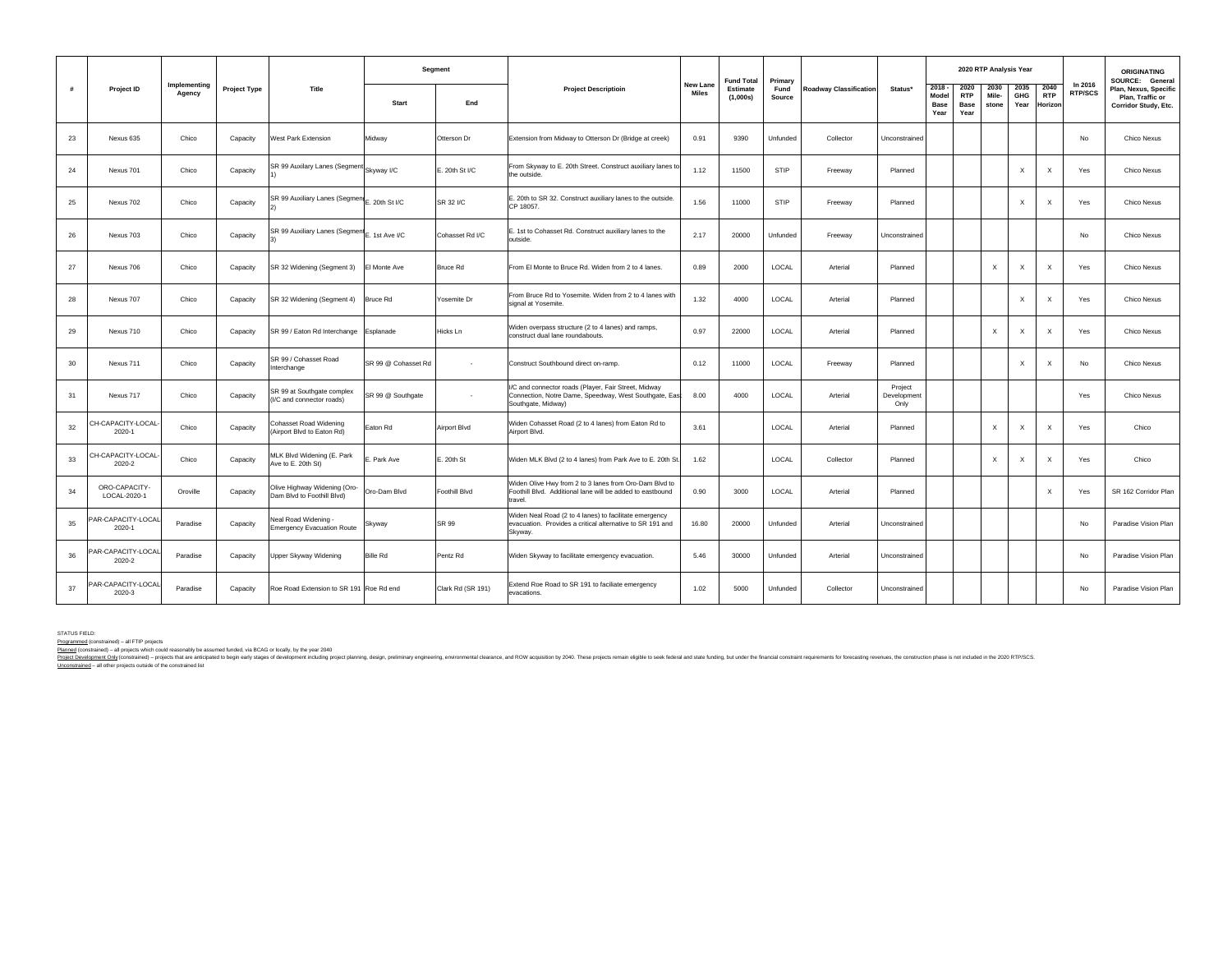| #              | Project ID                   | Implementing                                     | <b>Project Type</b> | Title                                                                       |                                             | Segment                                      | <b>Project Descriptioin</b>                                                                                                                                                                                    | <b>Fund Total</b> | <b>Primary Fund Source</b>               | Status*    |                                          |                                    | 2020 RTP Analysis Year |                           |                           | In 2016        | <b>ORIGINATING</b><br>SOURCE: General<br>Plan, Nexus, Specific                                                  |
|----------------|------------------------------|--------------------------------------------------|---------------------|-----------------------------------------------------------------------------|---------------------------------------------|----------------------------------------------|----------------------------------------------------------------------------------------------------------------------------------------------------------------------------------------------------------------|-------------------|------------------------------------------|------------|------------------------------------------|------------------------------------|------------------------|---------------------------|---------------------------|----------------|-----------------------------------------------------------------------------------------------------------------|
|                |                              | Agency                                           |                     |                                                                             | <b>Start</b>                                | End                                          |                                                                                                                                                                                                                | Estimate (1,000s) |                                          |            | $2018 -$<br>Model<br><b>Base</b><br>Year | 2020<br><b>RTP</b><br>Base<br>Year | 2030<br>Mile-<br>stone | <b>GHG</b><br>Year        | 2035 2040 RTP<br>Horizon  | <b>RTP/SCS</b> | Plan, Traffic or Corridor<br>Study, Etc.                                                                        |
| $\overline{1}$ | BCAG-TRANSIT-FTA-2020-1      | <b>BCAG</b>                                      | Transit             | Eaton/Bruce Rd Corridor<br>Route                                            | Skyway                                      | Esplanade                                    | Add service along Eaton and Bruce Road.<br>Frequency = 30 minute Peak and 60 minute<br><b>Base</b>                                                                                                             |                   | <b>Federal Transit</b><br>Administration | Planned    |                                          |                                    |                        | $\boldsymbol{\mathsf{X}}$ | $\times$                  | Yes            | <b>BCAG Transit and Non-</b><br>Motorized Plan (2015)                                                           |
| $\overline{2}$ | BCAG-TRANSIT-FTA-2020-2      | <b>BCAG</b>                                      | Transit             | Route 1 Transit Emphasis<br>Corridor (Phase 1)                              | Chico Mall                                  | Lassen & Ceres<br><b>Transfer Point</b>      | Increase freqeuncy for Route 14/15. Frequency<br>15 minute Peak and 30 minute Base                                                                                                                             |                   | <b>Federal Transit</b><br>Administration | Planned    |                                          |                                    | X                      | $\boldsymbol{\mathsf{X}}$ | $\times$                  | Yes            | <b>BCAG Transit and Non-</b><br>Motorized Plan (2015)                                                           |
| 3              | BCAG-TRANSIT-FTA-2020-3      | <b>BCAG</b>                                      | Transit             | Route 1 Transit Emphasis<br>Corridor (Phase 2)                              | Chico Mall                                  | North Valley Plaza<br><b>Transit Village</b> | Operations improvements along corridor = transit<br>signal priority, improved stop spacing, mobile fare<br>payment, improved routing                                                                           |                   | <b>Federal Transit</b><br>Administration | Planned    |                                          |                                    | X                      | $\boldsymbol{\mathsf{X}}$ | $\times$                  | Yes            | <b>BCAG Transit and Non-</b><br>Motorized Plan (2015)                                                           |
| $\overline{4}$ | BCAG-TRANSIT-FTA-2020-4      | <b>BCAG</b>                                      | Transit             | Warner Street Transit<br>Priority Corridor                                  | W 2nd Street                                | W 8th Avenue                                 | Add new service along Warner St. Frequency =<br>15 minute Peak and 30 minute Base                                                                                                                              |                   | <b>Federal Transit</b><br>Administration | Planned    |                                          |                                    |                        | $\boldsymbol{\mathsf{X}}$ | $\times$                  | Yes            | <b>BCAG Transit and Non-</b><br>Motorized Plan (2015)                                                           |
| 5              | BCAG-TRANSIT-FTA-2020-5      | <b>BCAG</b>                                      | Transit             | East Avenue Transit<br><b>Priority Corridor</b>                             | Pillsbury Road                              | Manzanita Avenue                             | Add new service or increase existing service<br>along East Ave. Frequency = 15 minute Peak<br>and 30 minute Base                                                                                               |                   | <b>Federal Transit</b><br>Administration | Planned    |                                          |                                    |                        | $\boldsymbol{\mathsf{X}}$ | $\times$                  | Yes            | <b>BCAG Transit and Non-</b><br>Motorized Plan (2015)                                                           |
| 6              | BCAG-TRANSIT-FTA-2020-6      | <b>BCAG</b>                                      | Transit             | North Valley Plaza Transit<br>Center Improvements                           | North Valley Plaza<br><b>Transit Center</b> |                                              | Improve and realign stops at North Valley Plaza<br>to include new shelters, bike parking, and<br>pedestrian improvements                                                                                       | 250               | <b>Federal Transit</b><br>Administration | Planned    |                                          |                                    | X                      | $\boldsymbol{\mathsf{X}}$ | $\times$                  | Yes            | BCAG Transit and Non-<br>Motorized Plan (2015)                                                                  |
| $\overline{7}$ | BCAG-TRANSIT-FTA-2020-7      | <b>BCAG</b>                                      | Transit             | Oroville Park & Ride<br>Improvements                                        | 3rd St                                      |                                              | Increase parking capacity at existing facility                                                                                                                                                                 | 1000              | <b>Federal Transit</b><br>Administration | Planned    |                                          |                                    | $\mathsf{x}$           | $\boldsymbol{\mathsf{X}}$ | X                         | Yes            | BCAG Transit and Non-<br>Motorized Plan (2015)                                                                  |
| 8              | BCAG-TRANSIT-FTA-2020-8      | <b>BCAG</b>                                      | Transit             | Paradise Transit Center                                                     | <b>Black Olive Dr</b>                       |                                              | New transit center with park & ride                                                                                                                                                                            | 2000              | <b>Federal Transit</b><br>Administration | Planned    |                                          |                                    | $\times$               | $\times$                  | $\boldsymbol{\mathsf{x}}$ | Yes            | <b>BCAG Transit and Non-</b><br>Motorized Plan (2015)                                                           |
| 9              | BCAG-TRANSIT-FTA-2020-9      | <b>BCAG</b>                                      | Transit             | Gridley Park & Ride                                                         | <b>Butte County</b><br>Fairgrounds          |                                              | New park & ride with pedestrian and bike facilitie                                                                                                                                                             | 1000              | <b>Federal Transit</b><br>Administration | Planned    |                                          |                                    | $\times$               | $\boldsymbol{\mathsf{X}}$ | X                         | Yes            | BCAG Transit and Non-<br>Motorized Plan (2015)                                                                  |
| 10             | BCAG-TRANSIT-FTA-2020-10     | <b>BCAG</b>                                      | Transit             | Chico (Fir St) Park & Ride<br>Improvements                                  | Fir St Park & Ride                          |                                              | Add bus stops along 8th St (east bound) and 9th<br>St (west bound)                                                                                                                                             | 250               | <b>Federal Transit</b><br>Administration | Planned    |                                          |                                    |                        | $\boldsymbol{\mathsf{X}}$ | $\boldsymbol{\mathsf{x}}$ | Yes            | BCAG Transit and Non-<br>Motorized Plan (2015)                                                                  |
| 11             | BCAG-TRANSIT-FTA-2020-11     | <b>BCAG</b>                                      | Transit             | Implement Van Pool<br>Service                                               | Regional                                    |                                              | Implement van pool services for commuter<br>routes (Route 31 and 32)                                                                                                                                           |                   | <b>Federal Transit</b><br>Administration | Planned    |                                          |                                    | $\mathsf{x}$           | X                         | $\times$                  | Yes            | <b>BCAG Transit and Non-</b><br>Motorized Plan (2015)                                                           |
| 12             | BCAG-TRANSIT-LCTOP-2020-1    | <b>BCAG</b>                                      | Transit             | LCTOP - Electric Bus and<br>Charger                                         | Chico Area                                  |                                              | New zero emission electric bus and charger to<br>operate on Route 14/15 in the Chico area                                                                                                                      | 1500              | LCTOP                                    | Programmed |                                          |                                    | $\mathsf{x}$           | $\times$                  | $\times$                  | No             | <b>B Line Budget</b>                                                                                            |
| 13             | BCAG-TRANSIT-LCTOP-2020-2    | <b>BCAG</b>                                      | Transit             | LCTOP - Mobile Ticketing Regional                                           |                                             |                                              | New mobile ticketing application for B-Line                                                                                                                                                                    | 250               | LCTOP                                    | Programmed |                                          | $\boldsymbol{\mathsf{x}}$          | X                      | $\boldsymbol{\mathsf{X}}$ | $\times$                  | No             | <b>B Line Budget</b>                                                                                            |
| 14             | BCAG-TRANSIT-FTALOWNO-2020-1 | <b>BCAG</b>                                      | Transit             | FTA Low or No Emissions<br>Program - Electric Bus and Chico Area<br>Charger |                                             |                                              | New zero emission electric bus and charger to<br>operate in Chico area                                                                                                                                         | 1500              | FTA LowNo                                | Planned    |                                          |                                    | $\mathsf{x}$           | $\boldsymbol{\mathsf{X}}$ | $\times$                  | No             | <b>B Line Budget</b>                                                                                            |
| 15             | BCAG-TRANSIT-FTA5339-2020-1  | <b>BCAG</b>                                      | Transit             | FTA 5339 - Electric Bus<br>and Charger (2)                                  | Chico Area                                  |                                              | 2 New zero emission electric bus and charger to<br>operate in Chico area                                                                                                                                       | 2000              | FTA 5339                                 | Planned    |                                          |                                    | $\times$               | $\boldsymbol{\mathsf{X}}$ | $\times$                  | No             | <b>B Line Budget</b>                                                                                            |
| 16             | BCAG-TRANSIT-TBD-2020-1      | <b>BCAG</b>                                      | Transit             | Chico to Sacramento Inter-<br>City Commuter Bus<br>Service                  | Chico                                       | Sacramento                                   | New inter-city commuter bus serving Chico,<br>Oroville, Marysville, and Sacramento.                                                                                                                            | 5000              | CMAQ/TDA/TIRCP/LC<br>TOP/LOCAL           | Planned    |                                          |                                    | X                      | $\boldsymbol{\mathsf{X}}$ | $\times$                  | No             | Butte County Inter-City<br><b>Commuter Bus Feasibility</b><br>Study                                             |
| 17             | 20200000200                  | <b>BCAG</b>                                      | Transit             | <b>Butte Regional Transt -</b><br>Capital and Operating<br>Assistance       | Countywide                                  |                                              | Federal Transit Admininstration Program<br>Sections 5307 & 5311 programs to support<br>transit services provided by Butte Regional<br>Transit.                                                                 | 27300             | FTA 5307                                 | Programmed | $\boldsymbol{\mathsf{X}}$                | $\boldsymbol{\mathsf{X}}$          | $\times$               | $\boldsymbol{\mathsf{X}}$ | $\boldsymbol{\mathsf{x}}$ | Yes            | <b>B Line Budget</b>                                                                                            |
| 18             | 20200000182                  | <b>BCAG &amp; Work</b><br><b>Training Center</b> | Transit             | Paratransit Assistance<br>Program                                           | Countywide                                  |                                              | Non Infrastructure Projects in Butte County for<br>the Help Central Mobility Management Program<br>for Butte 211 call center and for Butte Regional<br>Transit for supplemental ADA paratransit<br>operations. | 600               | FTA 5310                                 | Programmed | $\boldsymbol{\mathsf{x}}$                | X                                  | $\mathsf{x}$           | $\boldsymbol{\mathsf{X}}$ | $\boldsymbol{\mathsf{x}}$ | Yes            | <b>B Line Budget</b>                                                                                            |
| 19             | BCAG-TRANSIT-TBD-2020-2      | <b>BCAG</b>                                      | Passenger Rail      | Oroville to Sacramento<br><b>Commuter Rail Service</b>                      | Oroville                                    | Sacramento                                   | New inter-city commuter rail serving Oroville,<br>Marysville, and Sacramento. 3 daily round-trips<br>(AM, Mid-Day, and PM)                                                                                     | 5000              | CMAQ/TDA/TIRCP/LC<br>TOP/LOCAL           | Planned    |                                          |                                    | X                      | $\boldsymbol{\mathsf{x}}$ | $\times$                  | No             | 2018 California State Rail<br>Plan; San Joaquin Joint<br>Powers Authority - 2018<br><b>Business Plan Update</b> |

STATUS FIELD:<br>Programmed (constrained) – all FTIP projects<br>Planned (constrained) – all projects which could reasonably be assumed funded, via BCAG or locally, by the year 2040

Projectom Only (constrained) – project that are anticated to begin early stages of development including project planning, design, preliminary engineering, environmental cleanance, and ROW acquisition by 2040. These projec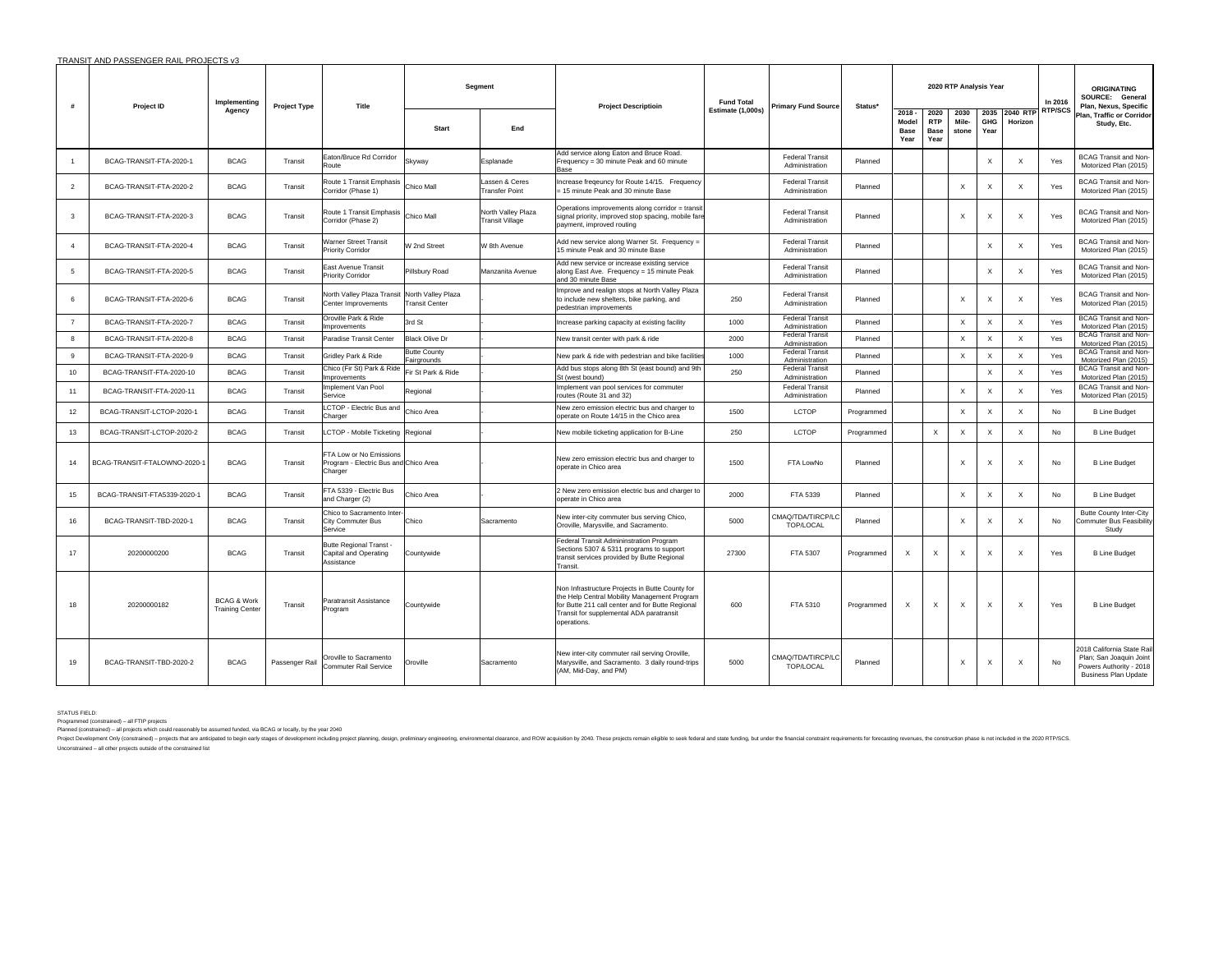|  |  | BIKE AND PEDESTRIAN PROJECTS v4 |
|--|--|---------------------------------|
|--|--|---------------------------------|

|                | <b>DIRE AND LEDESTRANT ROSECTS V4</b> |                        |                     |                                                                           |                    | Segment              |                                                                                                                                                                                                                                                                                                                                                                                                                              | New Class<br><b>Fund Total</b> |                          | Primary Fund       |               |                                   | 2020 RTP Analysis Year             |                           |                           |                               | <b>ORIGINATING</b>        |                                                                                      |
|----------------|---------------------------------------|------------------------|---------------------|---------------------------------------------------------------------------|--------------------|----------------------|------------------------------------------------------------------------------------------------------------------------------------------------------------------------------------------------------------------------------------------------------------------------------------------------------------------------------------------------------------------------------------------------------------------------------|--------------------------------|--------------------------|--------------------|---------------|-----------------------------------|------------------------------------|---------------------------|---------------------------|-------------------------------|---------------------------|--------------------------------------------------------------------------------------|
| #              | Project ID                            | Implementing<br>Agency | <b>Project Type</b> | <b>Title</b>                                                              | <b>Start</b>       | End                  | <b>Project Descriptioin</b>                                                                                                                                                                                                                                                                                                                                                                                                  | I or II<br>(miles)             | Estimate<br>(1,000s)     | Source             | <b>Status</b> | $2018 -$<br>Model<br>Base<br>Year | 2020<br><b>RTP</b><br>Base<br>Year | 2030<br>Mile-<br>stone    | 2035<br>GHG<br>Year       | 2040<br><b>RTP</b><br>Horizon | In 2016<br><b>RTP/SCS</b> | SOURCE: General<br>Plan, Nexus, Specific<br>Plan, Traffic or<br>Corridor Study, Etc. |
|                | 20200000217                           | City of Biggs          | Bike/Ped            | SR2S 2nd St Class 2                                                       |                    |                      |                                                                                                                                                                                                                                                                                                                                                                                                                              |                                | 15                       | CMAQ               | Programmed    |                                   |                                    | $\boldsymbol{\mathsf{X}}$ | $\boldsymbol{\mathsf{x}}$ | X                             | No                        | <b>BCAG - 2020 RTP</b><br>Consultation                                               |
| $\overline{2}$ | 20200000198                           | City of Biggs          | Bike/Ped            | Safe Routes to Schools<br>Program                                         | l St               | <b>Bannock St</b>    | Class 2                                                                                                                                                                                                                                                                                                                                                                                                                      | 0.32                           | 1500                     | CMAQ/ATP           | Programmed    |                                   |                                    | $\boldsymbol{\mathsf{X}}$ | $\boldsymbol{\mathsf{X}}$ | $\mathsf X$                   | No                        | <b>BCAG - 2020 RTP</b><br>Consultation                                               |
| 3              | BC-BIKE-ATP-2020-1                    | <b>Butte County</b>    | Bike/Ped            | <b>Butte County Safe Routes</b><br>Resource Center                        | Countywide         |                      |                                                                                                                                                                                                                                                                                                                                                                                                                              | 0.00                           | 1140                     | ATP                | Programmed    |                                   |                                    | $\boldsymbol{\mathsf{X}}$ | $\boldsymbol{\mathsf{X}}$ | $\times$                      | No                        | <b>BCAG - 2020 RTP</b><br>Consultation                                               |
| $\overline{a}$ | 20200000196                           | <b>Butte County</b>    | Bike/Ped            | Autry Lane & Monte Vista Safe<br>Routes to Schools Gap Closure<br>Project |                    |                      | Curb, gutter, sidewalk, and crossing enhancements<br>along Autrey Ln. and Monte Vista Ave. on Autry<br>from Las Plumas to Monte Vista and along Monte<br>Vista from Autry Ln to Lincoln Blvd.                                                                                                                                                                                                                                | 0.00                           | 3150                     | CMAQ/ATP           | Programmed    |                                   |                                    | $\boldsymbol{\mathsf{x}}$ | $\boldsymbol{\mathsf{x}}$ | $\times$                      | Yes                       | <b>BCAG - 2020 RTP</b>                                                               |
|                |                                       |                        |                     | Autrey Ln Class 2                                                         | Monte Vista Ave    | Las Plumas Ave       | Class 2                                                                                                                                                                                                                                                                                                                                                                                                                      | 0.26                           |                          |                    |               |                                   |                                    |                           |                           |                               |                           | Consultation                                                                         |
|                |                                       |                        |                     | Via Pacana and Cresridge Dr<br>connector Class 2                          | Monte Vista Ave    | Las Plumas Ave       | Class 2                                                                                                                                                                                                                                                                                                                                                                                                                      | 0.25                           |                          |                    |               |                                   |                                    |                           |                           |                               |                           |                                                                                      |
|                |                                       |                        |                     | Monte Vista & Lower Wyandotte<br>Class II Bike Project                    |                    |                      | Construct Class II bike facilities along Monte Vista<br>Av and Lincoln Blvd to Lower Wyandotte Rd in<br>locations that do not have existing curb, gutter and<br>sidewalks, along with class II bike facilities along<br>Lower Wyandotte Rd from Las Plumas Ave/Oro<br>Bangor Hwy to Monte Vista Ave. From Lincoln<br>Blvd. along Monte Vista to Lower Wyandotte and<br>up Lower Wyandotte from Monte Vista to Las<br>Plumas. | 0.00                           |                          |                    |               |                                   |                                    |                           |                           |                               |                           | <b>BCAG - 2020 RTP</b>                                                               |
|                | 20200000195                           | <b>Butte County</b>    | Bike/Ped            | Monte Vista Ave Class 2                                                   | Lincoln Blvd       | Lower Wyandotte Rd   | Class 2                                                                                                                                                                                                                                                                                                                                                                                                                      | 0.93                           | 750                      | CMAQ               | Programmed    |                                   |                                    | $\boldsymbol{\mathsf{x}}$ | $\boldsymbol{\mathsf{X}}$ | $\times$                      | Yes                       | Consultation                                                                         |
|                |                                       |                        |                     | Lincoln Blvd Class 2                                                      | Monte Vista Ave    | Las Plumas Ave       | Class 2                                                                                                                                                                                                                                                                                                                                                                                                                      | 0.27                           |                          |                    |               |                                   |                                    |                           |                           |                               |                           |                                                                                      |
|                |                                       |                        |                     | Lower Wyandotte Class 2                                                   | Forestview Dr      | Las Plumas Ave       | Class 2                                                                                                                                                                                                                                                                                                                                                                                                                      | 0.43                           |                          |                    |               |                                   |                                    |                           |                           |                               |                           |                                                                                      |
|                |                                       |                        |                     | Las Plumas Ave Class 2                                                    | Lincoln Blvd       | Lower Wyandotte Rd   | Class 2                                                                                                                                                                                                                                                                                                                                                                                                                      | 0.99                           |                          |                    |               |                                   |                                    |                           |                           |                               |                           |                                                                                      |
|                | 20200000218                           | <b>Butte County</b>    | Bike/Ped            | Palermo/South Oroville SRTS<br>Project (Phase 3)                          | Palermo Area       |                      | Curb, gutter, sidewalk, and crossing enhancements<br>along Lincoln Blvd., Palermo Rd., and Baldwin<br>Ave. in locations that do not have existing curb,<br>gutter, and sidewalks. From Hewitt Ave from<br>Palermo Rd up to Baldwin Ave. Along Balwin Ave.<br>from Hewitt to Lincoln Blvd. Down Lincoln Blvd.<br>from Baldwin ave to Palermo Rd. Also on Palermo<br>Rd from Lincoln to Palermo Middle School.                 | 0.00                           | 2350                     | ATP/CMAQ/L<br>OCAL | Programmed    |                                   |                                    | $\boldsymbol{\mathsf{x}}$ | $\boldsymbol{\mathsf{x}}$ | $\times$                      | Yes                       | <b>BCAG - 2020 RTP</b><br>Consultation                                               |
|                | BC-BIKE-LOCAL-2020-<br>$\overline{2}$ | <b>Butte County</b>    | Bike/Ped            | Neal Rd Class 2                                                           | Oroville Chico Hwy | Wayland Rd           | Class 2                                                                                                                                                                                                                                                                                                                                                                                                                      | 5.06                           | $\overline{\phantom{a}}$ | LOCAL              | Completed     |                                   | X                                  | $\boldsymbol{\mathsf{x}}$ | $\times$                  | $\times$                      | Yes                       | 2011, Butte County<br>Bicycle Plan                                                   |
| $\overline{2}$ | BC-BIKE-LOCAL-2020-<br>-3             | <b>Butte County</b>    | Bike/Ped            | Oroville Chico Hwy Class 2                                                | Durham-Pentz       | Midway               | Class 2                                                                                                                                                                                                                                                                                                                                                                                                                      | 4.90                           | 2000                     | LOCAL              | Planned       |                                   |                                    |                           | $\mathsf X$               | $\times$                      | Yes                       | 2011, Butte County<br>Bicycle Plan (High<br>Priority)                                |
| 3              | BC-BIKE-LOCAL-2020-<br>$\overline{4}$ | <b>Butte County</b>    | Bike/Ped            | Durham-Pentz                                                              | Oroville Chico Hwy | <b>Butte College</b> | Class 2                                                                                                                                                                                                                                                                                                                                                                                                                      | 4.19                           | 100                      | LOCAL              | Planned       |                                   |                                    |                           | $\times$                  | $\times$                      | Yes                       | 2011, Butte County<br>Bicycle Plan (High<br>Priority)                                |
| $\overline{4}$ | BC-BIKE-LOCAL-2020-<br>5              | <b>Butte County</b>    | Bike/Ped            | Neal Rd Class 2                                                           | Wayland Rd         | Red Sky Ln           | Class 2                                                                                                                                                                                                                                                                                                                                                                                                                      | 2.28                           | 750                      | LOCAL              | Planned       |                                   |                                    | $\boldsymbol{\mathsf{X}}$ | $\mathsf X$               | $\times$                      | Yes                       | 2011, Butte County<br>Bicycle Plan (High<br>Priority)                                |
| 5              | 20200000129                           | Caltrans               | Bike/Ped            | SR 32 ADA Curb Ramps                                                      | Walnut St          | Poplar St            | SR 32 - In Chico, from Walnut Street to Poplar<br>Street. Upgrade Americans with Disabilities Act<br>(ADA) facilities. (EA 4F800)                                                                                                                                                                                                                                                                                            | 0.00                           | 5400                     | SHOPP              | Programmed    |                                   |                                    | $\times$                  | $\boldsymbol{\mathsf{x}}$ | $\times$                      | No                        | SHOPP                                                                                |
| 6              | Nexus 708                             | City of Chico          | Bike/Ped            | SR 32 (Nord Avenue)<br>Improvements                                       | W. Lindo Ave       | W. 1st St            | From W. Lindo Ave to W. 1st Street. Corridor<br>Improvments (roundabouts, bike lanes, ped<br>crossings) per specific plan                                                                                                                                                                                                                                                                                                    | 0.00                           | 15000                    | LOCAL              | Unconstrained |                                   |                                    | $\times$                  | $\times$                  | $\times$                      | No                        | Chico Nexus                                                                          |
|                | 20200000194                           | City of Chico          | Bike/Ped            | Explanade Class 1                                                         | Memorial Way       | 11th Ave             | Class 1                                                                                                                                                                                                                                                                                                                                                                                                                      | 1.20                           | 7700                     | ATP                | Programmed    |                                   |                                    | $\boldsymbol{\mathsf{X}}$ | $\times$                  | $\times$                      | Yes                       | 2019 City of Chico Bike<br>Plan (Group A)                                            |
| 8              | CH-BIKE-ATP-2020-1                    | City of Chico          | Bike/Ped            | Little Chico Creek Bike Bridge<br>Class 1                                 | Humboldt Ave       | 20th St Park         | Class 1                                                                                                                                                                                                                                                                                                                                                                                                                      | 0.05                           | 2142                     | ATP/LOCAL          | Programmed    |                                   |                                    | $\mathsf X$               | $\mathsf X$               | $\times$                      | No                        | 2019 City of Chico Bike<br>Plan (Group A)                                            |
| 9              | 20200000189                           | City of Chico          | Bike/Ped            | SR 99 Bikeway Phase 4                                                     | <b>Business Ln</b> | Notre Dame Blvd      | Class 1                                                                                                                                                                                                                                                                                                                                                                                                                      | 0.84                           | 2400                     | ATP/CMAQ/L<br>OCAL | Programmed    |                                   |                                    | $\boldsymbol{\mathsf{X}}$ | $\boldsymbol{\mathsf{X}}$ | $\times$                      | Yes                       | 2019 City of Chico Bike<br>Plan (Group A)                                            |
| 10             | 20200000117                           | City of Chico          | Bike/Ped            | SR 99 Bikeway Phase 5                                                     | Chico Mall         | <b>Business Ln</b>   | Class 1                                                                                                                                                                                                                                                                                                                                                                                                                      | 0.49                           | 15500                    | ATP/CMAQ/L<br>OCAL | Programmed    |                                   |                                    | $\boldsymbol{\mathsf{x}}$ | $\boldsymbol{\mathsf{X}}$ | $\times$                      | No                        | 2019 City of Chico Bike<br>Plan (Group A)                                            |
| 11             | CH-BIKE-LOCAL-2020                    | City of Chico          | <b>Bike/Ped</b>     | Whittmeier Dr Class 1 (Bikeway<br>99 connector)                           | SR99 Class 1       | Forest Ave           | Class 1                                                                                                                                                                                                                                                                                                                                                                                                                      | 0.18                           | 115                      | LOCAL              | Planned       |                                   |                                    | $\boldsymbol{\mathsf{x}}$ | $\mathsf X$               | $\mathsf X$                   | Yes                       | 2019 City of Chico Bike<br>Plan (Group A)                                            |
| 12             | CH-BIKE-LOCAL-2020<br>$\overline{2}$  | City of Chico          | Bike/Ped            | Cohasset Rd Class 2                                                       | East Ave           | Eaton Rd             | Class 2                                                                                                                                                                                                                                                                                                                                                                                                                      | 1.04                           |                          | LOCAL              | Completed     |                                   | $\boldsymbol{\mathsf{x}}$          | $\boldsymbol{\mathsf{x}}$ | $\mathsf X$               | $\mathsf X$                   | No                        | City of Chico                                                                        |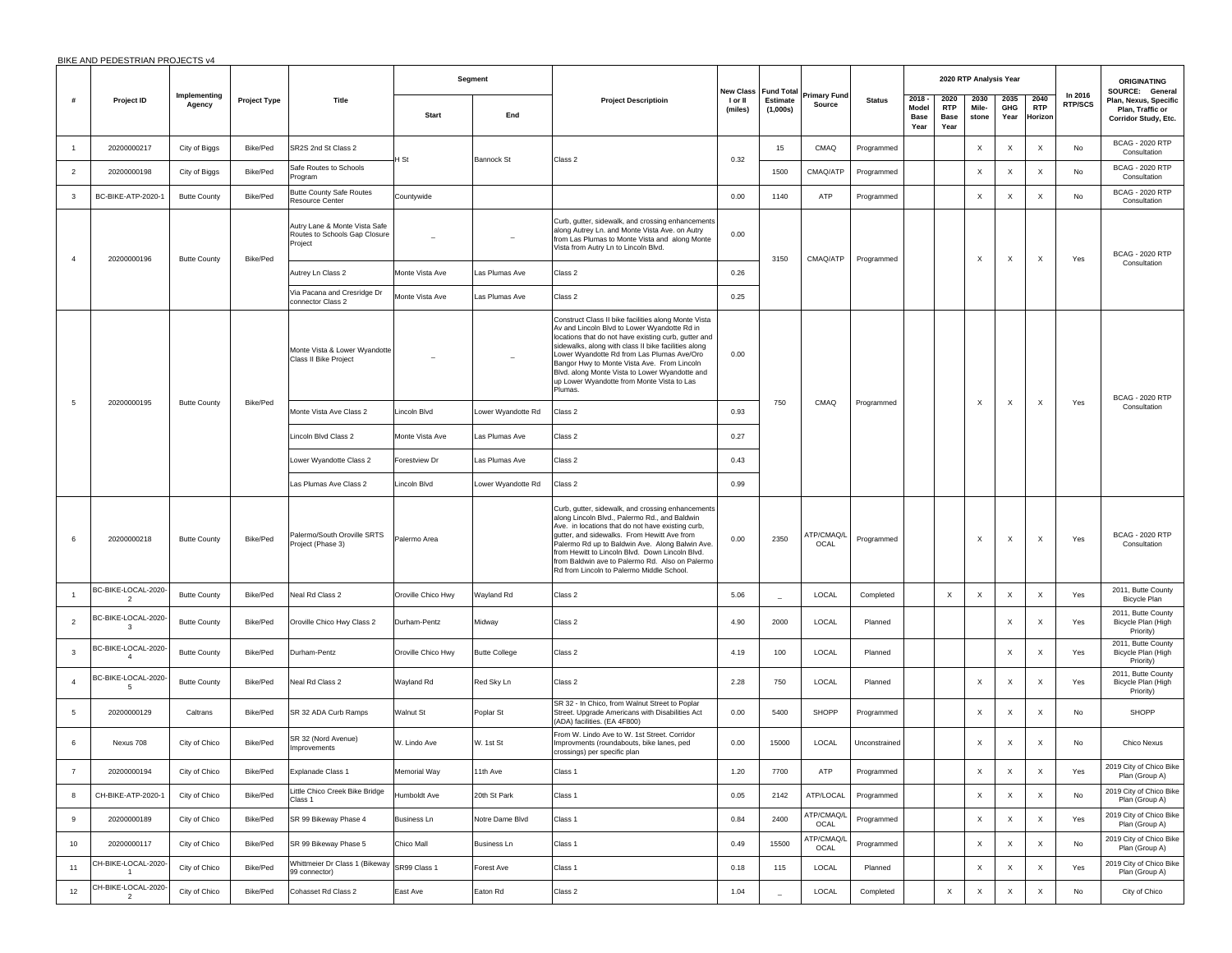|    |                                      |                        |                     |                                                                       | Segment                                                                   |                                   |                                                                                                                                                                                                           |                    | New Class<br><b>Fund Tota</b> |                       |               |                                          | 2020 RTP Analysis Year                    |                           |                            |                               |                           | <b>ORIGINATING</b>                                                                   |
|----|--------------------------------------|------------------------|---------------------|-----------------------------------------------------------------------|---------------------------------------------------------------------------|-----------------------------------|-----------------------------------------------------------------------------------------------------------------------------------------------------------------------------------------------------------|--------------------|-------------------------------|-----------------------|---------------|------------------------------------------|-------------------------------------------|---------------------------|----------------------------|-------------------------------|---------------------------|--------------------------------------------------------------------------------------|
| #  | <b>Project ID</b>                    | Implementing<br>Agency | <b>Project Type</b> | Title                                                                 | Start                                                                     | End                               | <b>Project Descriptioin</b>                                                                                                                                                                               | l or II<br>(miles) | Estimate<br>(1,000s)          | rimary Fund<br>Source | <b>Status</b> | $2018 -$<br>Model<br><b>Base</b><br>Year | 2020<br><b>RTP</b><br><b>Base</b><br>Year | 2030<br>Mile-<br>stone    | 2035<br><b>GHG</b><br>Year | 2040<br><b>RTP</b><br>Horizor | In 2016<br><b>RTP/SCS</b> | SOURCE: General<br>Plan, Nexus, Specific<br>Plan, Traffic or<br>Corridor Study, Etc. |
| 13 | CH-BIKE-LOCAL-2020<br>3              | City of Chico          | Bike/Ped            | Sycamore Creek Class 1                                                | Gibson Landing                                                            | Floral Ave                        | Class 1                                                                                                                                                                                                   | 0.46               |                               | LOCAL                 | Completed     |                                          | $\times$                                  | $\times$                  | $\times$                   | $\times$                      | No                        | City of Chico                                                                        |
| 14 | CH-BIKE-LOCAL-2020<br>$\overline{4}$ | City of Chico          | Bike/Ped            | Oleander Ave Class 2                                                  | E 10th Ave                                                                | E 1st Ave                         | Class 2                                                                                                                                                                                                   | 0.76               | 76                            | LOCAL                 | Planned       |                                          |                                           | $\times$                  | $\times$                   | $\times$                      | No                        | 2019 City of Chico Bike<br>Plan (Group A)                                            |
| 15 | CH-BIKE-LOCAL-2020<br>5              | City of Chico          | Bike/Ped            | Humboldt Rd Class 1                                                   | Morning Rose Way                                                          | <b>Bruce Rd</b>                   | Class 1                                                                                                                                                                                                   | 0.51               | 305                           | LOCAL                 | Planned       |                                          | $\mathsf X$                               | $\boldsymbol{\mathsf{x}}$ | $\mathsf X$                | $\times$                      | No                        | 2019 City of Chico Bike<br>Plan (Group A)                                            |
| 16 | CH-BIKE-LOCAL-2020<br>6              | City of Chico          | Bike/Ped            | Esplanade Class 2                                                     | W 11th Ave                                                                | East Ave                          | Class 2                                                                                                                                                                                                   | 1.09               | 31                            | LOCAL                 | Planned       |                                          |                                           | $\times$                  | $\times$                   | $\times$                      | No                        | 2019 City of Chico Bike<br>Plan (Group A)                                            |
| 17 | CH-BIKE-LOCAL-2020<br>$\overline{7}$ | City of Chico          | Bike/Ped            | <b>Bruce Rd Class 1</b>                                               | <b>Hwy 32</b>                                                             | Remington Dr                      | Class <sub>1</sub>                                                                                                                                                                                        | 0.65               | 72                            | LOCAL                 | Planned       |                                          |                                           | $\mathsf X$               | X                          | $\mathsf X$                   | No                        | 2019 City of Chico Bike<br>Plan (Group A)                                            |
| 18 | CH-BIKE-LOCAL-2020<br>8              | City of Chico          | Bike/Ped            | Comanche Creek Class 1<br>Phase 2)                                    | Midway                                                                    | Meyers Ind Park                   | Class <sub>1</sub>                                                                                                                                                                                        | 0.55               | 1662                          | LOCAL                 | Planned       |                                          |                                           | $\times$                  | $\times$                   | $\times$                      | No                        | 2019 City of Chico Bike<br>Plan (Group A)                                            |
| 19 | 20200000216                          | City of Gridley        | Bike/Ped            | SR 99 Class 1                                                         | Township Rd                                                               | Archer Ave                        | Class 1                                                                                                                                                                                                   | 0.97               | 2160                          | ATP                   | Programmed    |                                          |                                           | $\boldsymbol{\mathsf{x}}$ | $\boldsymbol{\mathsf{x}}$  | $\boldsymbol{\mathsf{X}}$     | No                        | Gridley Bike and Ped<br>Plan                                                         |
| 20 | 20200000215                          | City of Gridley        | Bike/Ped            | entral Gridley Pedestrian<br>Connectivity and Equal Access<br>Project | Central Gridley -<br>(Sycamore, Magnolia,<br>Indiana, and Vermont<br>St.) |                                   | Install ADA curb ramps and detectable warning<br>surfaces, close sidewalk gaps, and striping<br>crosswalks along Sycamore, Magnolia, Indiana,<br>and Vermont streets in the central blocks of<br>Gridley. | 0.00               | 1500                          | CMAQ                  | Programmed    |                                          |                                           | X                         | X                          | $\times$                      | No                        | Gridley Bike and Ped<br>Plan                                                         |
| 21 | GR-BIKE-LOCAL-2020<br>$\mathbf{1}$   | City of Gridley        | Bike/Ped            | Magnolia St Class 2                                                   | Idaho St                                                                  | Vermont St                        | Class 2                                                                                                                                                                                                   | 0.42               | 5                             | LOCAL                 | Planned       |                                          |                                           |                           | $\boldsymbol{\mathsf{X}}$  | $\mathsf X$                   | Yes                       | 2011 Gridley Bicycle<br>Plan (High Priority)                                         |
| 22 | GR-BIKE-LOCAL-2020<br>$\overline{2}$ | City of Gridley        | Bike/Ped            | Gridley Rd Class 2 (component<br>of Magnolia Class 2)                 | Jackson St                                                                | SR 99                             | Class 2                                                                                                                                                                                                   | 0.25               | $\mathbf{3}$                  | LOCAL                 | Planned       |                                          |                                           |                           | X                          | X                             | Yes                       | 2011 Gridley Bicycle<br>Plan (High Priority)                                         |
| 23 | DR-BIKE-LOCAL-2020<br>$\mathbf{1}$   | City of Oroville       | Bike/Ped            | Lincoln Blvd Class 2                                                  | Las Plumas Ave                                                            | Wyandotte Ave                     | Class 2                                                                                                                                                                                                   | 1.42               | ٠                             |                       | Completed     |                                          | $\times$                                  | $\times$                  | $\times$                   | $\mathsf X$                   | Yes                       | 2010, City of Oroville<br>Bike Plan (1st Priority)                                   |
| 24 | 20200000199                          | City of Oroville       | Bike/Ped            | SR 162 Class 2                                                        | Feather River Bridge                                                      | Foothill Blvd                     | Class 2                                                                                                                                                                                                   | 2.76               | 3951                          | ATP                   | Programmed    |                                          |                                           | $\mathsf X$               | $\boldsymbol{\mathsf{X}}$  | $\mathsf X$                   | Yes                       | SR 162 Corridor Plan                                                                 |
| 25 | OR-BIKE-LOCAL-2020<br>$\overline{2}$ | City of Oroville       | Bike/Ped            | Railroad Class 1                                                      | Villa Ave                                                                 | SR 162                            | Class <sub>1</sub>                                                                                                                                                                                        | 5.09               | 3309                          | LOCAL                 | Planned       |                                          |                                           |                           | $\times$                   | $\mathsf X$                   | Yes                       | 2010, City of Oroville<br>Bike Plan (1st Priority)                                   |
| 26 | OR-BIKE-LOCAL-2020<br>3              | City of Oroville       | Bike/Ped            | Oroville Wildlife Area (A) Class                                      | Pacific Heights Rd                                                        | Larkin Rd                         | Class 1                                                                                                                                                                                                   | 2.33               | 1515                          | LOCAL                 | Planned       |                                          |                                           |                           | $\times$                   | $\times$                      | Yes                       | 2010, City of Oroville<br>Bike Plan (1st Priority)                                   |
| 27 | OR-BIKE-LOCAL-2020<br>$\overline{4}$ | City of Oroville       | Bike/Ped            | incoln Blvd Class 2                                                   | Ophir Rd                                                                  | Monte Vista Ave                   | Class 2                                                                                                                                                                                                   | 0.76               | 14                            | LOCAL                 | Planned       |                                          |                                           |                           | $\times$                   | X                             | Yes                       | 2010, City of Oroville<br>Bike Plan (1st Priority)                                   |
| 28 | OR-BIKE-LOCAL-2020<br>5              | City of Oroville       | Bike/Ped            | Oroville Wildlife Area (B) Class                                      | Pacific Heights Rd                                                        | Larkin Rd                         | Class 1                                                                                                                                                                                                   | 1.57               | 1021                          | LOCAL                 | Planned       |                                          |                                           |                           | $\mathsf X$                | $\mathsf X$                   | Yes                       | 2010, City of Oroville<br>Bike Plan (1st Priority)                                   |
| 29 | OR-BIKE-LOCAL-2020-<br>6             | City of Oroville       | Bike/Ped            | 5th Ave Class 2                                                       | Ophir Rd                                                                  | SR 162                            | Class 2                                                                                                                                                                                                   | 2.43               | 44                            | LOCAL                 | Planned       |                                          |                                           |                           | $\times$                   | $\times$                      | Yes                       | 2010, City of Oroville<br>Bike Plan (1st Priority)                                   |
| 30 | DR-BIKE-LOCAL-2020<br>$\overline{7}$ | City of Oroville       | Bike/Ped            | Pacific Heights Rd Class 2                                            | Mathews Readymix                                                          | 0.25 miles north of start Class 2 |                                                                                                                                                                                                           | 0.27               | 5                             | LOCAL                 | Planned       |                                          |                                           |                           | X                          | X                             | Yes                       | 2010, City of Oroville<br>Bike Plan (1st Priority)                                   |
| 31 | DR-BIKE-LOCAL-2020<br>$\mathbf{g}$   | City of Oroville       | Bike/Ped            | SR 162 Class 2                                                        | 20th St                                                                   | Oth St                            | Class 2                                                                                                                                                                                                   | 1.22               | 22                            | LOCAL                 | Planned       |                                          |                                           |                           | $\times$                   | $\boldsymbol{\mathsf{X}}$     | Yes                       | 2010, City of Oroville<br>Bike Plan (1st Priority)                                   |
| 32 | OR-BIKE-LOCAL-2020<br>$\mathbf{q}$   | City of Oroville       | Bike/Ped            | Wyandotte Ave Class 1 or 2                                            | Lincoln Blvd                                                              | Olive Hwy                         | Class 2                                                                                                                                                                                                   | 0.78               | 14                            | LOCAL                 | Planned       |                                          |                                           |                           | $\boldsymbol{\mathsf{X}}$  | $\mathsf X$                   | Yes                       | 2010, City of Oroville<br>Bike Plan (1st Priority)                                   |
| 33 | OR-BIKE-LOCAL-2020-<br>10            | City of Oroville       | Bike/Ped            | Feather River Trail (North)<br>Class 1                                | Table Mountain Bridge                                                     | SR 70 Bridge                      | Class 1                                                                                                                                                                                                   | 3.09               | 2009                          | LOCAL                 | Planned       |                                          |                                           |                           | $\boldsymbol{\mathsf{X}}$  | $\times$                      | Yes                       | 2010, City of Oroville<br>Bike Plan (1st Priority)                                   |
| 34 | OR-BIKE-LOCAL-2020<br>11             | City of Oroville       | Bike/Ped            | 5th Ave Class 2                                                       | SR 162                                                                    | Safford St                        | Class 2                                                                                                                                                                                                   | 0.87               | 16                            | LOCAL                 | Planned       |                                          |                                           |                           | X                          | X                             | Yes                       | 2010, City of Oroville<br>Bike Plan (1st Priority)                                   |
| 35 | OR-BIKE-LOCAL-2020<br>12             | City of Oroville       | Bike/Ped            | Veatch St Class 2                                                     | SR 162                                                                    | Robinson St                       | Class 2                                                                                                                                                                                                   | 0.68               | 12                            | LOCAL                 | Planned       |                                          |                                           |                           | $\times$                   | $\boldsymbol{\mathsf{X}}$     | Yes                       | 2010, City of Oroville<br>Bike Plan (1st Priority)                                   |
| 36 | OR-BIKE-LOCAL-2020-<br>13            | City of Oroville       | Bike/Ped            | Power Lines ROW Class 1                                               | Olive Hwy                                                                 | Old Ferry Rd                      | Class 1                                                                                                                                                                                                   | 1.59               | 1034                          | LOCAL                 | Planned       |                                          |                                           |                           | $\boldsymbol{\mathsf{X}}$  | $\boldsymbol{\mathsf{X}}$     | Yes                       | 2010, City of Oroville<br>Bike Plan (1st Priority)                                   |
| 37 | OR-BIKE-LOCAL-2020-<br>14            | City of Oroville       | Bike/Ped            | Railroad Class 1                                                      | SR 162                                                                    | Daryl Porter Way                  | Class <sub>1</sub>                                                                                                                                                                                        | 0.72               | 468                           | LOCAL                 | Planned       |                                          |                                           |                           | $\boldsymbol{\mathsf{X}}$  | $\times$                      | Yes                       | 2010, City of Oroville<br>Bike Plan (1st Priority)                                   |
| 38 | OR-BIKE-LOCAL-2020<br>15             | City of Oroville       | Bike/Ped            | Feather River / Hwy 70 Class 1                                        | SR 162                                                                    | Montgomery St                     | Class 1                                                                                                                                                                                                   | 0.65               | 423                           | LOCAL                 | Planned       |                                          |                                           |                           | X                          | $\boldsymbol{\mathsf{X}}$     | Yes                       | 2010, City of Oroville<br>Bike Plan (1st Priority)                                   |
| 39 | OR-BIKE-LOCAL-2020<br>16             | City of Oroville       | Bike/Ped            | Robinson St Class 2                                                   | Oliver St                                                                 | Feather River Blvd                | Class 2                                                                                                                                                                                                   | 1.03               | 19                            | LOCAL                 | Planned       |                                          |                                           |                           | $\boldsymbol{\mathsf{X}}$  | $\mathsf{x}$                  | Yes                       | 2010, City of Oroville<br>Bike Plan (1st Priority)                                   |
| 40 | OR-BIKE-LOCAL-2020-<br>17            | City of Oroville       | Bike/Ped            | Montgomery St Class 2                                                 | <b>Bridge St</b>                                                          | Hwy 70                            | Class 2                                                                                                                                                                                                   | 1.88               | 34                            | LOCAL                 | Planned       |                                          |                                           |                           | $\boldsymbol{\mathsf{X}}$  | $\boldsymbol{\mathsf{X}}$     | Yes                       | 2010, City of Oroville<br>Bike Plan (1st Priority)                                   |
| 41 | OR-BIKE-LOCAL-2020-<br>18            | City of Oroville       | Bike/Ped            | Gilmore Ln Class 2                                                    | Oro-Dam Blvd                                                              | <b>Executive Parkway</b>          | Class 2                                                                                                                                                                                                   | 0.22               | $\overline{a}$                | LOCAL                 | Planned       |                                          |                                           |                           | $\times$                   | X                             | Yes                       | 2010, City of Oroville<br>Bike Plan (1st Priority)                                   |